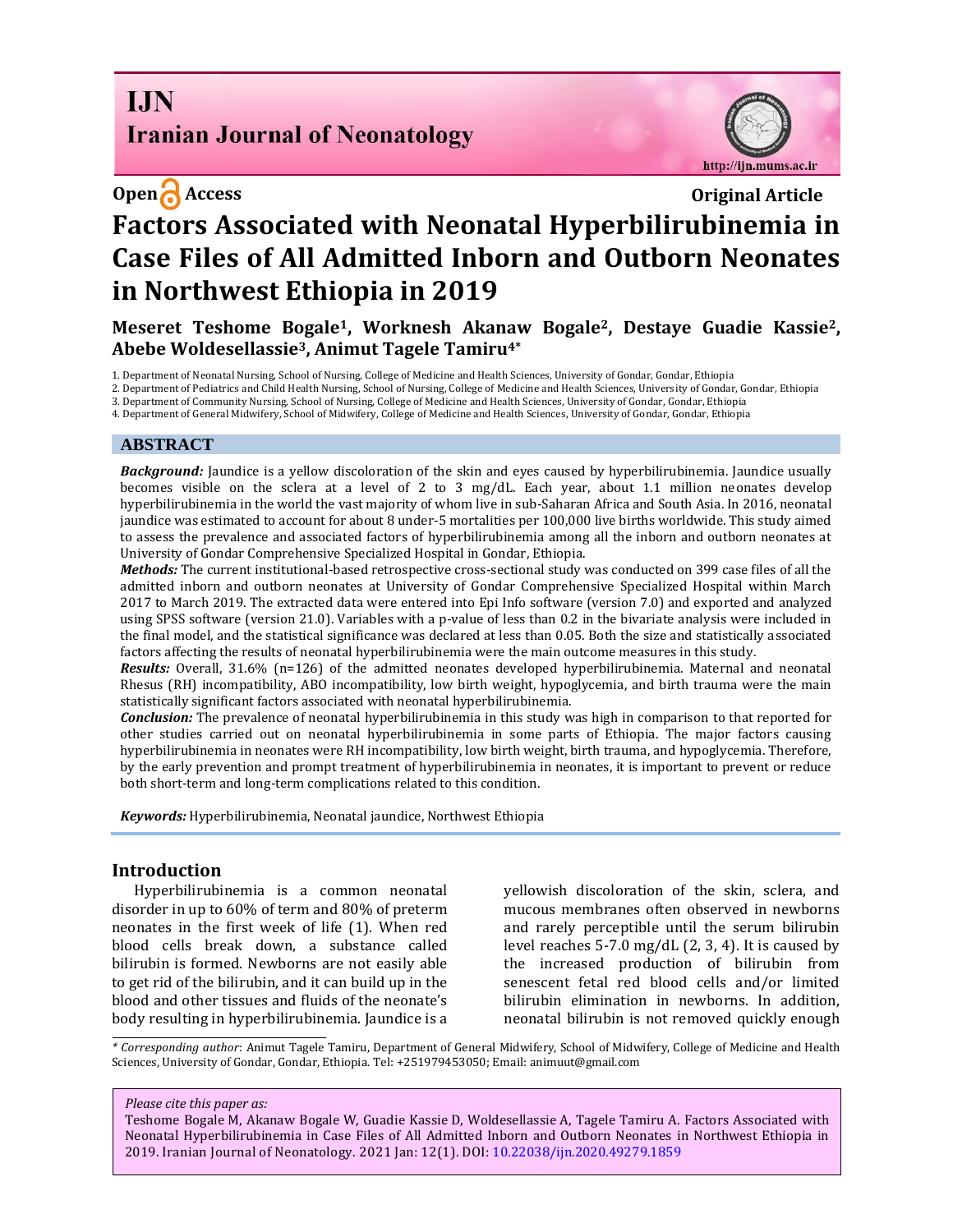due to the immaturity of the liver.

The serum bilirubin level required to cause jaundice varies with skin tone and body region; however, jaundice usually becomes visible on the sclera at a level of 2 to 3 mg/dL and on the face at about 4 to 5 mg/dL. With increasing bilirubin levels, jaundice seems to advance in a head-to-foot direction, appearing at the umbilicus at about 15 mg/dL and at the feet at about 20 mg/dL (5). Each year, about 1.1 million neonates develop hyperbilirubinemia in the world the vast majority of whom live in sub-Saharan Africa and South Asia (6). In 2016, neonatal jaundice was estimated to account for about 8 under-5 mortalities per 100,000 live births worldwide.

The burden of bilirubin-induced morbidity and mortality was the greatest in Sub-Saharan Africa and South Asia where the sociodemographic index values are within the low-middle or low quintiles. Moreover, neonatal jaundice was the seventh and eighth leading cause of mortality in Sub-Saharan Africa and South Asia, respectively (7). Unless and otherwise the case is early presented and appropriately treated, it can cause bilirubin encephalopathy/kernicterus (8). The passage of bilirubin into the brain can be affected by several factors and results in the risk of acute bilirubin encephalopathy.

Preterm birth, sepsis, hypoxia, seizures, acidosis, and hypoalbuminemia are the most frequently reported factors influencing the level of neonatal bilirubin. The rate of rising the bilirubin level is equally important with the increased risk of kernicterus in newborns with hemolytic diseases, such as glucose-6-phosphate dehydrogenase (G-6PD) deficiency, ABO, or Rhesus (Rh) hemolytic disease (1, 9). In term and preterm neonates, the serum bilirubin levels are usually lower than 12 and 15 mg/dL spontaneously resolving in the first and second weeks, respectively (10).

Hyperbilirubinemia is an important cause of morbidity in the neonatal period even for healthy and term newborns, especially in the first week of life. Hyperbilirubinemia is frequently associated with both maternal factors, such as blood type, ABO or Rh incompatibility, breastfeeding, and maternal illness (e.g., gestational diabetes), and fetal factors, including cephalohematoma or cutaneous bruising, excessive weight loss after birth, infections, infrequent feeding, gender, polycythemia, G-6PD deficiency, and prematurity (11, 12).

As it is known, there are high rates of neonatal mortality and morbidity in Ethiopia due to one of the complications of neonatal hyperbilirubinemia. The problem is the availability of the actual rate of neonatal hyperbilirubinemia (13). Neonatal hyperbilirubinemia affects the brain, and bilirubin encephalopathy results in long-term sequels, such as sensory-neuronal hearing loss, in the survivors and mortality. Kernicterus Spectrum Disorder is considered the clinical signs associated with bilirubin toxicity that can result in cerebral palsy, seizure, developmental delay, oculomotor dysfunction, and neurocognitive impairment (14-16).

Despite the expansion of the neonatal health care system in Ethiopia, there has still been an increase in the admission of neonates to the neonatal intensive care unit (NICU) with infection, jaundice, low birth weight, inability to feed, hypoglycemia, birth asphyxia, and preterm birth. However, there are a limited number of studies carried out in Ethiopia, particularly in the present study area, demonstrating the status of neonatal hyperbilirubinemia and associated factors. Therefore, this study aimed to assess the prevalence and associated factors of neonatal hyperbilirubinemia based on the case files of all the admitted inborn and outborn neonates to the NICU of University of Gondar Comprehensive Specialized Hospital in Gondar, Ethiopia.

# **Methods**

## *Study design and participants*

This institutional-based retrospective crosssectional study was conducted on the inborn and outborn neonates admitted to the NICU of University of Gondar Comprehensive Specialized Hospital within March 2017 to March 2019. The data were extracted during May to June 2019. The hospital is located in Gondar and serves more than 7 million individuals living in northwest Ethiopia. The NICU is a unit under the pediatrics and child health department and provides inpatient medical services for neonates. The NICU ward in this hospital is a referral center and one of the largest NICUs in Amhara Region in Ethiopia with an exceedingly high rate of patient admission.

The sample size was determined using a single population proportion formula and finally calculated at 399. The records of the neonates were reviewed, and the risk factors were identified based on the medical files of patients with the diagnosis of neonatal jaundice. The screening method of hyperbilirubinemia performed at University of Gondar Comprehensive Specialized Hospital assessed all the clinical features in relation to neonatal jaundice using complete history taking, physical examination, and laboratory investigation of the bilirubin level.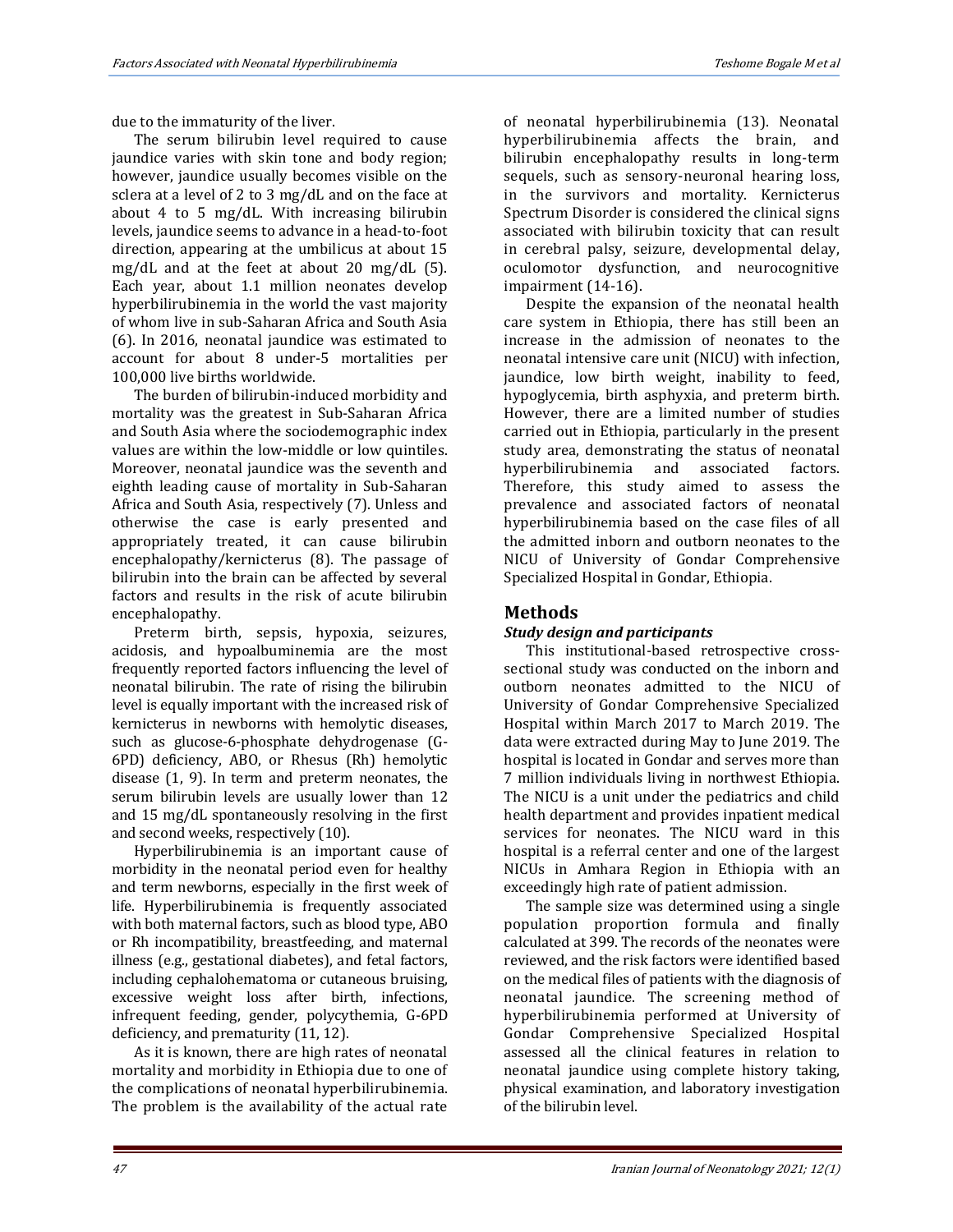#### *Eligibility criteria*

In this study, a complete enumeration technique was used for all the cases to select the study participants. All the neonates with the age of less than or equal to 28 days who were admitted to NICU at University of Gondar Comprehensive Specialized Hospital within March 2017 to March 2019 were included in the study. However, the neonates with incomplete patient chart information and referring for vaccination were excluded from the study.

#### *Study variables*

Neonatal hyperbilirubinemia was the dependent variable. Nevertheless, the sociodemographic variables (e.g., age, gender, and weight), neonatal factors (e.g., prematurity, breastfeeding jaundice, breast milk jaundice, sepsis, and G-6PD deficiency), and maternal factors (e.g., ABO incompatibility and Rh isoimmunization) were the independent variables in this study.

## *Data extraction and quality control procedures*

A standardized structured data extraction checklist was used after the adaptation of the tool based on the literature, national and international standards, and review of patient charts. It was prepared in English, and data extraction was carried out by trained individuals. The data extraction process was daily evaluated, and necessary adjustments were made. Regarding the patient chart with incomplete data, the chart was replaced by another patient chart that was randomly selected. Finally, 399 patient charts were included in this study for analysis.

## *Data management and analysis*

The data were coded and entered a computer using Epi Info software (version 7.0). Then, the data were exported and analyzed using SPSS software (version 21.0). The frequencies and percentages of different variables were computed for description using tables. Each variable with a p-value of less than 0.2 was included in the final model of multivariable logistic regression analysis to control all the confounders. The adjusted odds ratio with a 95% confidence interval was estimated to identify the associated factors with neonatal hyperbilirubinemia. In this study, a p-value of less than 0.05 was considered statistically significant.

# **Results**

#### *Sociodemographic characteristics of the study subjects*

Out of 5,922 neonates who were admitted to

the NICU of University of Gondar Comprehensive Specialized Hospital, a total of 399 newborns were selected as the study participants within March 2017 to March 2019. Among the selected neonates, 213 (53.4%) newborns were male. The age of 210 (52.6%) patients was less than 1 day on admission. The majority (70.9%) of the neonates were within the weight range of 2,500-4,000 g at birth (Table 1). In addition, prematurity was reported as 35.8% (n=143) in the study participants. Among the neonates who developed hyperbilirubinemia, 38.1% (n=148) of the patients were admitted at the age of less than 1 day. The maternal age was within the range of 25- 29 years in 38.1% of the newborns (n=152).

#### *Prevalence of neonatal hyperbilirubinemia*

Out of 399 admitted neonates, 126 (31.6%) newborns developed hyperbilirubinemia. The prevalence rates of neonatal hyperbilirubinemia among the male and female neonates were 49.2%  $(n=62)$  and  $50.8\%$   $(n=64)$ , respectively. Out of 126 newborns with hyperbilirubinemia, 13 (10.3%) neonates developed bilirubin encephalopathy; out of those complicated cases, seven (53.8%) patients developed phase two bilirubin encephalopathy (i.e., one of the three phases of bilirubin encephalopathy characterized by symptoms that may include irritability, highpitched crying, poor feeding, neck hyperextended backward, or hypertonia) finally resulting in the death of four (57.1%) neonates.

In this study, hyperbilirubinemia contributed to about 11.9% (n=15) of neonatal mortalities (Table 2). The majority (62.5%) of the neonatal hyperbilirubinemia cases happened at the onset of days 1-14. All neonatal hyperbilirubinemia cases were tested in the laboratory; therefore, it was shown that the total and direct serum bilirubin levels on admission for 71 (56.3%) and 12 (9.5%) neonates were within the range of 15- 20 and > 2 mg/dL, respectively. Regarding the treatments of this disease, 78 (62%) and 30 (23.8%) neonates were treated by phototherapy and both phototherapy and exchange transfusion, respectively.

#### *Factors associated with hyperbilirubinemia among neonates admitted to University of Gondar Comprehensive Specialized Hospital within March 2017 to March 2019*

After controlling the confounders in the multivariate regression model, maternal Rh, neonatal Rh, neonatal weight, neonatal hypoglycemia, and trauma during delivery were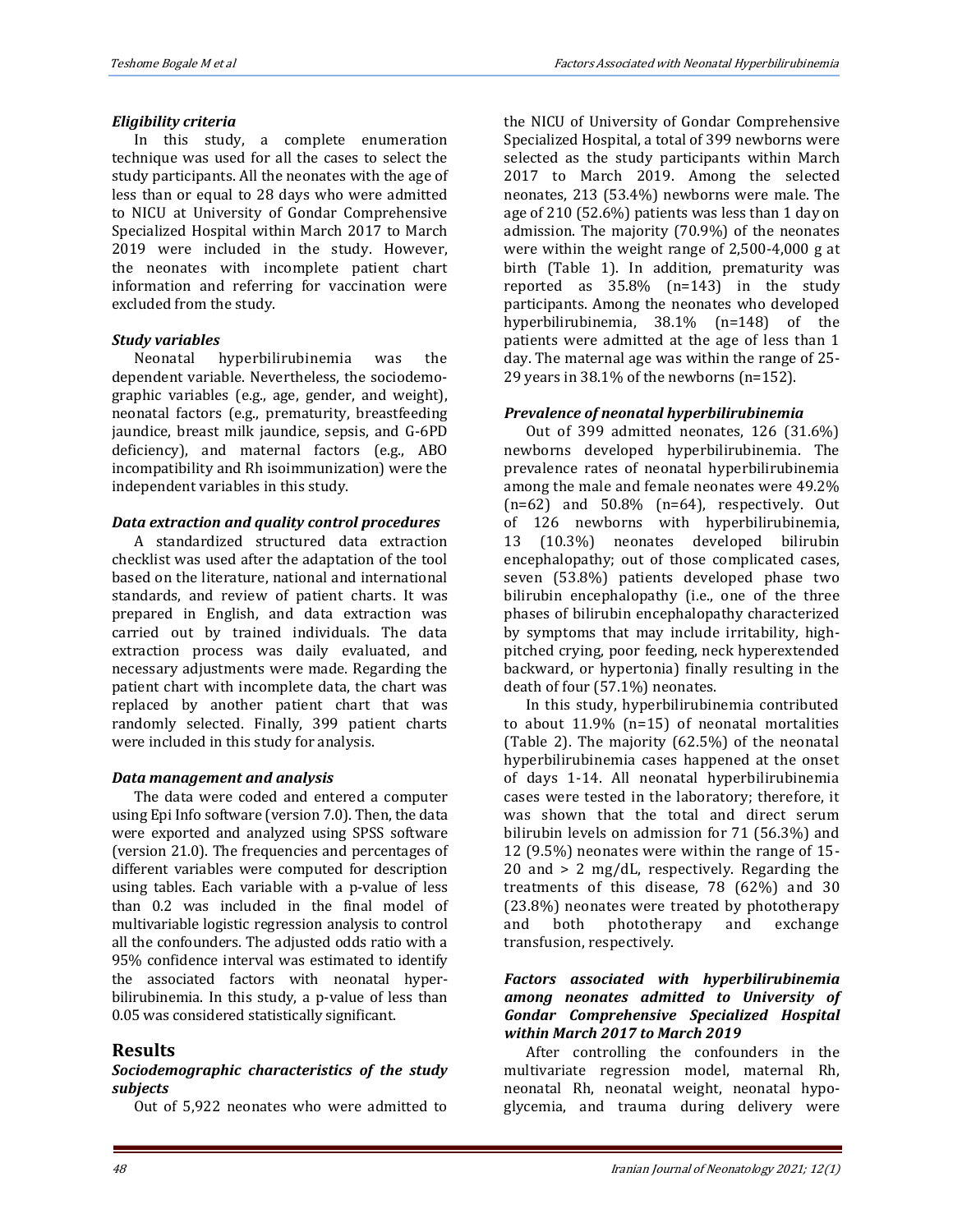| No.          | Variable                  | Category                  | n              | $\%$ |
|--------------|---------------------------|---------------------------|----------------|------|
|              |                           | 15-19                     | 34             | 8.5  |
|              |                           | 20-24                     | 103            | 25.8 |
| $\mathbf{1}$ | Maternal age (year)       | 25-29                     | 152            | 38.1 |
|              |                           | 30-34                     | 91             | 22.8 |
|              |                           | >34                       | 19             | 4.8  |
|              |                           |                           |                |      |
|              |                           | Married                   | 373            | 93.5 |
| 2            | Marital status            | Unmarried                 | 15             | 3.8  |
|              |                           | Divorced                  | $\overline{7}$ | 1.8  |
|              |                           |                           |                |      |
|              |                           | Student                   | 39             | 9.8  |
|              |                           | Government employee       | 59             | 14.8 |
| 3            | Occupational status       | Merchant                  | 74             | 18.5 |
|              |                           | Housewife                 | 227            | 56.9 |
|              |                           |                           |                |      |
|              |                           | Illiterate                | 108            | 27.1 |
|              |                           | Ability to read and write | 66             | 16.5 |
| 5            | <b>Educational level</b>  | Grade 1-6                 | 81             | 20.3 |
|              |                           | Grade 7-12                | 69             | 17.3 |
|              |                           | Certificate and higher    | 75             | 18.8 |
|              |                           |                           |                |      |
|              |                           | $<$ 24 $h$                | 210            | 52.6 |
|              |                           | $1-7$ days                | 18             | 4.5  |
| 6            | Neonatal age on admission | $8-14$ days               | 34             | 8.5  |
|              |                           | 15-28 days                | 13             | 3.3  |
|              |                           |                           |                |      |
|              |                           | Male                      | 213            | 53.4 |
| 7            | Gender of neonate         | Female                    | 186            | 46.6 |
|              |                           |                           |                |      |
|              |                           | < 2,500                   | 110            | 27.6 |
| 8            | Neonatal birth weight (g) | $>2,500-4,000$            | 283            | 70.9 |
|              |                           | >4,000                    | 6              | 1.5  |
|              |                           |                           |                |      |
|              |                           | 28-37 weeks               | 143            | 35.8 |
|              |                           | 38-42 weeks               | 147            | 36.8 |
| 9            | Gestational age           | >42 weeks                 | 5              | 1.3  |
|              |                           | Unknown                   | 104            | 26.1 |
|              |                           |                           |                |      |

| Table 1. Sociodemographic characteristics of the study participants at University of Gondar Comprehensive Specialized Hospital in |  |  |  |  |
|-----------------------------------------------------------------------------------------------------------------------------------|--|--|--|--|
| Gondar, Ethiopia, within March 2017 to March 2019                                                                                 |  |  |  |  |

**Table 2.** Characteristics of neonates admitted to the neonatal intensive care unit of University of Gondar Comprehensive Specialized Hospital in Gondar, Ethiopia, within March 2017 to March 2019

| No.          |                                                        | Variable                                | n                           | $\frac{0}{0}$              |
|--------------|--------------------------------------------------------|-----------------------------------------|-----------------------------|----------------------------|
| $\mathbf{1}$ | Neonatal weight on admission<br>(g)                    | < 2,500<br>2,500-4,000<br>>4,000        | 127<br>258<br>14            | 31.8<br>64.7<br>3.5        |
| 3            | Neonate with clinically visible<br>jaundice            | $1-7$ days<br>$8-14$ days<br>$>14$ days | 109<br>15<br>$\overline{2}$ | 86.5<br>11.9<br>1.6        |
| 4            | Hypoglycemia on admission                              | Yes<br>No                               | 54<br>345                   | 13.5<br>86.5               |
| 6            | Total serum bilirubin level on<br>admission $(mg/dL)$  | $8 - 14$<br>$15 - 20$<br>>20            | 42<br>71<br>13              | 33.3<br>56.3<br>10.3       |
| 7            | Direct serum bilirubin level on<br>admission $(mg/dL)$ | $0 - 0.2$<br>$0.3 - 1$<br>$1 - 2$<br>>2 | 2<br>91<br>21<br>12         | 1.6<br>72.2<br>16.7<br>9.5 |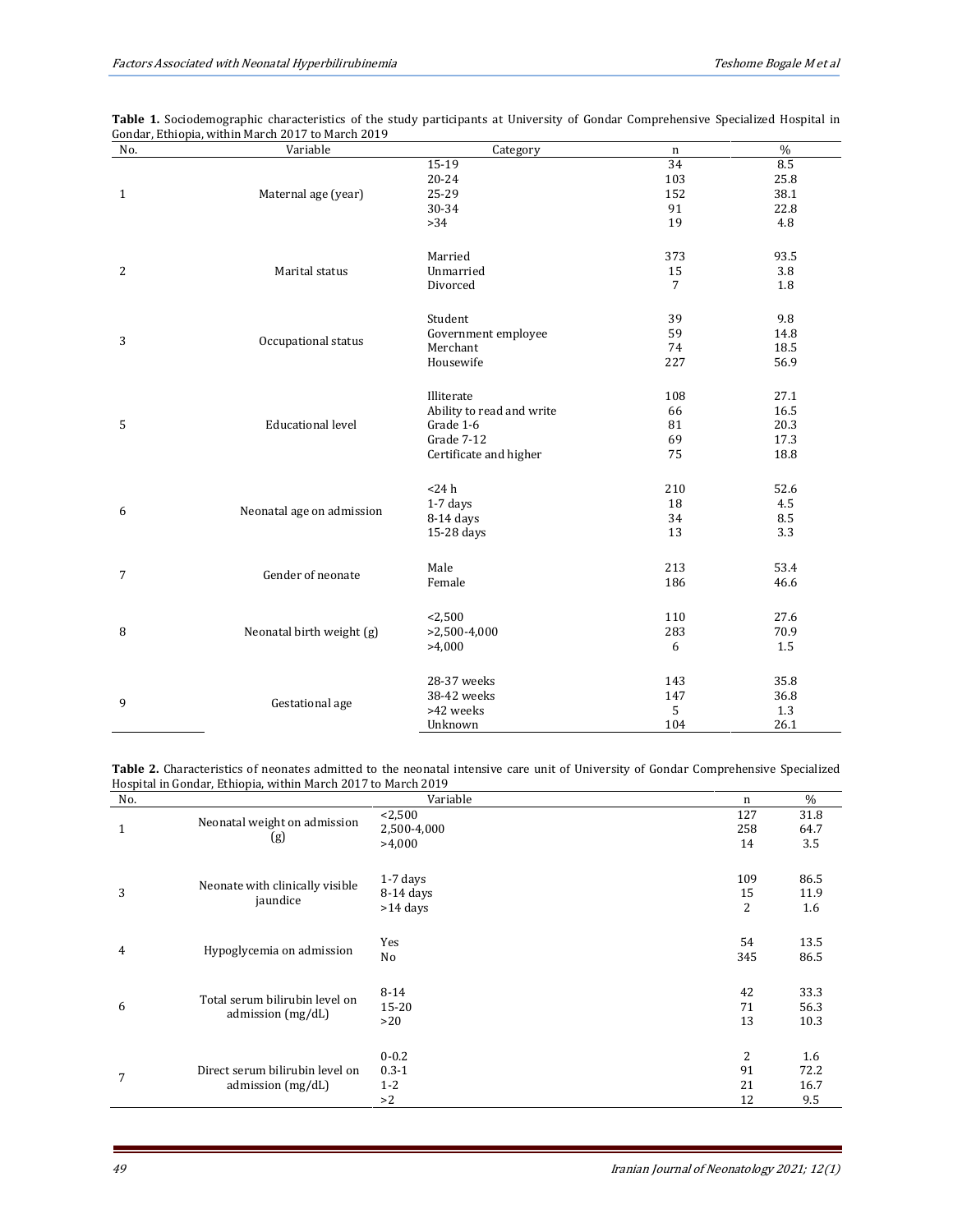| Table 2. Continued |                              |                                                  |     |      |
|--------------------|------------------------------|--------------------------------------------------|-----|------|
|                    | Developed bilirubin          | No                                               | 111 | 88.1 |
| 10                 | (Encephalopathy/Kernicterus) | Yes                                              | 15  | 11.9 |
|                    |                              | Phase 1                                          | 6   | 40   |
| 11                 | Stage of                     | Phase 2                                          |     | 46.7 |
|                    | encephalopathy/kernicterus   | Phase 3                                          | 2   | 13.3 |
|                    |                              | Phototherapy                                     | 78  | 61.9 |
| 12                 | Hyperbilirubinemia           | Both phototherapy and exchange blood transfusion | 30  | 23.8 |
|                    | management                   | Exchange blood transfusion                       | 18  | 14.2 |
| 15                 | Condition of discharge with  | Improved                                         | 111 | 88.1 |
|                    | hyperbilirubinemia           | Mortality                                        | 15  | 11.9 |

significantly associated with neonatal hyperbilirubinemia. The mothers with Rh incompatibility and newborns with hypoglycemia were 88% and 62% more likely to cause and develop neonatal hyperbilirubinemia, respectively. The Rh-negative newborns were 77% less likely to develop neonatal hyperbilirubinemia, compared to the Rhpositive neonates (Table 3). Those newborns within the body weight range of 2,500-4,000 g were 97% less likely to develop neonatal hyperbilirubinemia, compared to the newborns with a body weight of less than 2,500 g.

**Table 3.** Bivariate and multivariate logistic regression analyses of associated factors with the prevalence of neonatal hyperbilirubinemia in University of Gondar Comprehensive Specialized Hospital, Gondar, Ethiopia, within March 2017 to March 2019

| Variable                        | Neonatal bilirubin status |                | COR (95% CI)          | AOR (95% CI)           | P-value |            |
|---------------------------------|---------------------------|----------------|-----------------------|------------------------|---------|------------|
|                                 | N <sub>o</sub>            | Yes            |                       |                        | COR     | <b>AOR</b> |
| Maternal age (year)             |                           |                |                       |                        |         |            |
| 15-19                           | 16                        | 18             | $\mathbf{1}$          |                        |         |            |
| 20-24                           | 71                        | 32             | $0.40(0.181 - 0.885)$ | $0.61(0.097 - 3.930)$  | 0.024   | 0.609      |
| 25-29                           | 116                       | 36             | $0.27(0.128-0.596)$   | 3.11 (0.573-16.876)    | 0.001   | 0.189      |
| 30-34                           | 61                        | 30             | $0.43(0.196 - 0.976)$ | 1.44 (0.300-6.968)     | 0.043   | 0.646      |
| >35                             | $\mathbf{q}$              | 10             | $0.98(0.321 - 3.041)$ | 3.84 (0.717-20.607)    | 0.983   | 0.116      |
| History of jaundice in siblings |                           |                |                       |                        |         |            |
| Yes                             | 8                         | 11             | 3.16 (1.242-8.084)    | $0.20(0.032 - 1.257)$  | 0.016   | 0.086      |
| No                              | 265                       | 115            | 1                     |                        |         |            |
| Trauma during delivery          |                           |                |                       |                        |         |            |
| Yes                             | 15                        | 35             | 6.61 (3.452-12.676)   | $0.08(0.028 - 0.247)$  | 0.000   | 0.000      |
| N <sub>o</sub>                  | 258                       | 91             | $\mathbf{1}$          |                        |         |            |
| Maternal blood group            |                           |                |                       |                        |         |            |
| A                               | 42                        | 21             | $\mathbf{1}$          |                        |         |            |
| B                               | 63                        | 37             | $1.20(0.6-2.3)$       | $0.95(0.304 - 2.994)$  | 0.634   | 0.936      |
| AB                              | 77                        | 14             | $0.36(0.2-0.8)$       | $0.60(0.220 - 1.674)$  | 0.010   | 0.335      |
| $\Omega$                        | 91                        | 54             | $1.20(0.6-2.2)$       | 2.05 (0.684-6.147)     | 0.590   | 0.200      |
| <b>Maternal Rhesus</b>          |                           |                |                       |                        |         |            |
| Rhesus-negative                 | 24                        | 49             | $6.60$ $(3.8-11.5)$   | $0.12$ (0.053-0.305)   | 0.000   | 0.000      |
| Rhesus-positive                 | 249                       | 77             | 1                     |                        |         |            |
| Hypoglycemia                    |                           |                |                       |                        |         |            |
| Yes                             | 31                        | 23             | 1.74 (0.97-3.13)      | $0.38(0.151 - 0.955)$  | 0.063   | 0.040      |
| No                              | 242                       | 103            | 1                     |                        |         |            |
| Neonatal age (day)              |                           |                |                       |                        |         |            |
| <1                              | 162                       | 48             | $\mathbf{1}$          |                        |         |            |
| $1 - 7$                         | 10                        | 8              | 2.70 (1.009-7.222)    | 2.26 (0.484-10.647)    | 0.0482  | 0.299      |
| $8 - 14$                        | 22                        | 12             | 1.84 (0.849-3.990)    | $0.614(0.098-3.838)$   | 0.1221  | 0.602      |
| 15-28                           | 9                         | $\overline{4}$ | 1.50 (0.442-5.086)    | 1.39 (0.240-8.073)     | 0.5151  | 0.711      |
| Neonatal birth weight (g)       |                           |                |                       |                        |         |            |
| < 2,500                         | 82                        | 28             | $\mathbf{1}$          |                        |         |            |
| 2,500-4,000                     | 185                       | 98             | 1.55 (0.947-2.542)    | $0.03(0.001 - 0.841)$  | 0.081   | 0.039      |
| >4,000                          | 6                         | $\mathbf{0}$   | $0.00(0.000 - 0.000)$ | $0.031(0.001 - 0.672)$ | 0.999   | 0.027      |
| Neonatal sepsis                 |                           |                |                       |                        |         |            |
| Yes                             | 105                       | 32             | $0.54$ (0.341-0.871)  | 1.47 (0.684-3.171)     | 0.011   | 0.322      |
| No                              | 168                       | 94             | $\mathbf{1}$          |                        |         |            |
| Neonatal blood group            |                           |                |                       |                        |         |            |
| A                               | 47                        | 21             | $0.69(0.368 - 1.313)$ | $0.89(0.258-3.137)$    | 0.262   | 0.867      |
| B                               | 92                        | 44             | $0.74(0.443 - 1.250)$ | 1.14 (0.422-3.123)     | 0.264   | 0.787      |
| AB                              | 64                        | 16             | $0.38(0.200 - 0.755)$ | 1.63 (0.516-5.181)     | 0.005   | 0.403      |
| $\overline{0}$                  | 70                        | 45             | $\mathbf{1}$          |                        | 0.021   | 0.867      |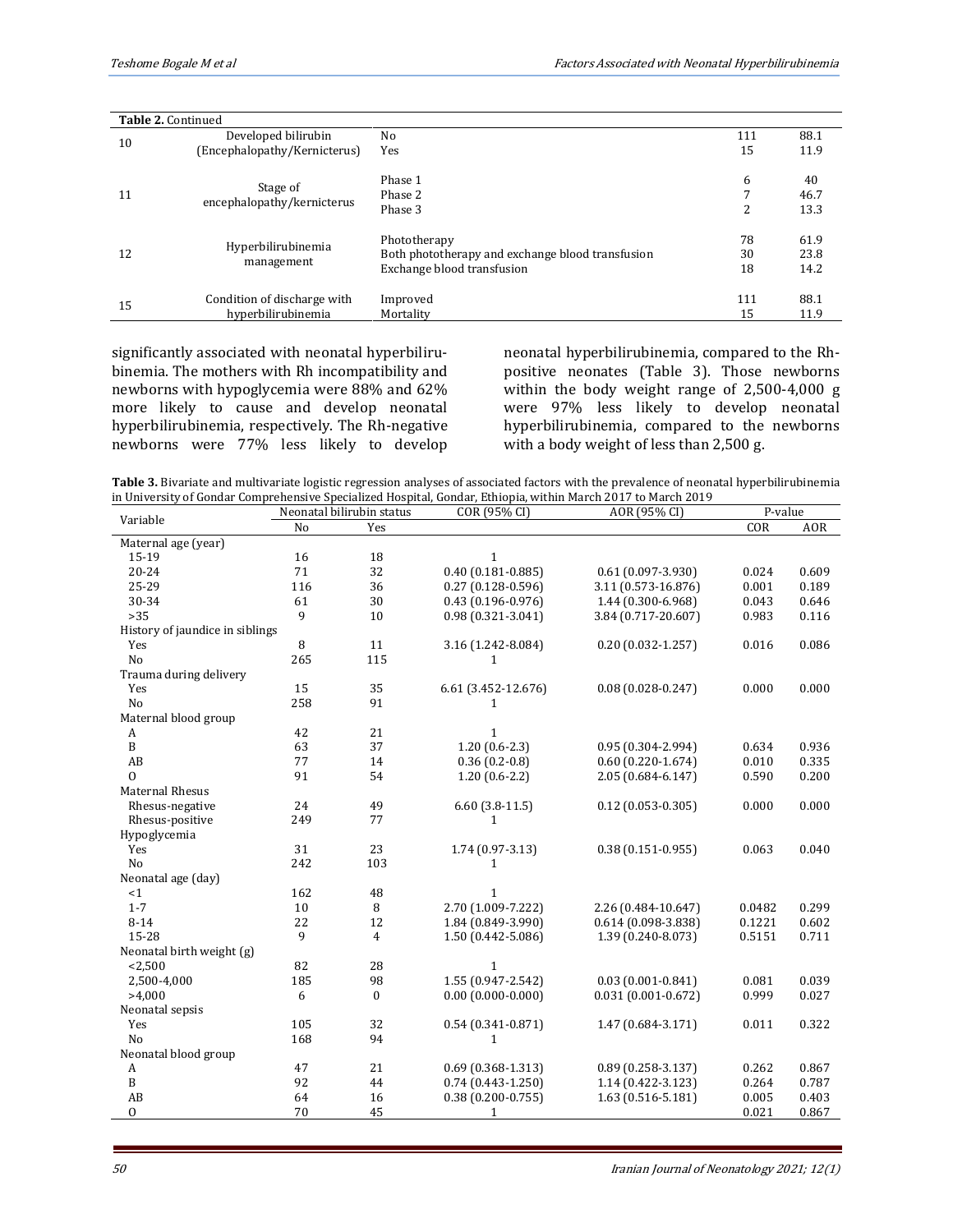| Table 3. Continued |     |    |                                                                     |                     |       |       |
|--------------------|-----|----|---------------------------------------------------------------------|---------------------|-------|-------|
| Neonatal Rhesus    |     |    |                                                                     |                     |       |       |
| Rhesus-negative    | 23  | JI | 3.54 (1.968-6.391)                                                  | $0.23(0.088-0.629)$ | 0.000 | 0.004 |
| Rhesus-positive    | 250 | 95 |                                                                     |                     |       |       |
|                    |     |    | $(0.0000, 1.11)$ $(0.0000, 1.11)$ $(0.0000, 1.11)$ $(0.0000, 1.11)$ |                     |       |       |

COR: Crude odds ratio; AOR: Adjusted odds ratio; COR: Crude odds ratio; CI: Confidence interval

## **Discussion**

Overall, the rate of neonatal hyperbilirubinemia in this study was reported as 31.6% (n=126) indicating that the prevalence of neonatal hyperbilirubinemia was high, compared to the findings of other studies in some parts of Ethiopia. Maternal and neonatal Rh, neonatal weight, neonatal hypoglycemia, and trauma during delivery were significantly associated with neonatal hyperbilirubinemia. Currently, myriad studies reported that the occurrence of neonatal jaundice is higher than 60% in term neonates and around 80% in premature neonates in the first week of life, in which bilirubin is non-conjugate, lipid-soluble, and non-polar pigment. Hyperbilirubinemia is a frequent problem in preterm neonates. Studies have shown that up to two-thirds of healthy newborns appear jaundiced during the first postnatal week (2).

The results of a study performed at Northern Ethiopia and Addis Ababa, Ethiopia, on neonatal jaundice showed that the rate of neonatal jaundice was observed to be 37.3% (6), and 44.9% (n=16) of the cases were diagnosed with hyperbilirubinemia out of whom 11 (6.9%) neonates developed bilirubin encephalopathy. The findings of the aforementioned study are in line with the results of the current study. The possible justification may be related to the similarity of the study setting and sociodemographic characteristics.

The result of a study carried out in Nigeria showed that the prevalence of neonatal jaundice was 17.9% among 664 admitted neonates the majority of whom were within 1-2 days (17). The results of the present study demonstrated that the prevalence of neonatal hyperbilirubinemia was 31.6% (n=126). Most of the age groups of the neonates were less than 1 day accounting for 210 (52.6%) newborns out of whom 48 (22.8%) and 8 (16.6%) neonates developed neonatal hyperbilirubinemia and bilirubin encephalopathy, respectively. The increased rates of neonatal hyperbilirubinemia and bilirubin encephalopathy in this study may be related to the level and quality of care for the neonates. The results of a study conducted in Nigeria on neonatal jaundice revealed that 35.0% of all NICU admissions developed neonatal jaundice (18).

The major factors, including gestational age, Rh incompatibility, G-6PD, ABO incompatibility, hypoglycemia, sepsis, duration of labor, and neonatal gender, were the main factors that were statistically associated with the development of neonatal hyperbilirubinemia (4, 6, 13, 16, 19). The findings of the present study are also in line with most of these associated factors. The results of the current study showed that a large number (n=210; 52.6%) of neonates were admitted during the first 24 h of life. Out of 126 jaundiced neonates, 78 (61.9%) newborns were treated with phototherapy alone, and 30 (23.8%) subjects underwent both exchange blood transfusion and phototherapy 12.6% (n=16) of whom died.

Similarly, a study was carried out to determine the causes and prevalence of neonatal admissions to a Kenyan district hospital. The findings of the aforementioned study showed that neonatal jaundice was particularly associated with a high rate of mortality in the first week of life accounting for 22% of total monthly neonatal admissions, with an in-patient case fatality rate of 26%. Out of 87 neonates admitted with jaundice as a primary problem, 23 newborns received an exchange transfusion 7 (30%) of whom died (20).

Various factors can affect the difference between the finding of the current study and other studies on the mortality effect of hyperbilirubinemia, including the study design, study setting, socioeconomic level of the study population, and other variables. In the present study, the secondary data were used, and while extracting these data there were certain challenges, such as incomplete files and reliability of the findings of the patient files. The G-6PD test was also another challenge in the present study to compare its effects on mortality to other findings because the test was not available. All the aforementioned factors and other things could be the probable reasons for such a variation.

## *Limitation*

It was difficult to detect the contribution of G-6PD deficiency due to no routine screening for this enzyme deficiency in the study region. The reliability of the data registered on the patient chart may also be the other limitation of this study. The cross-sectional nature of this study is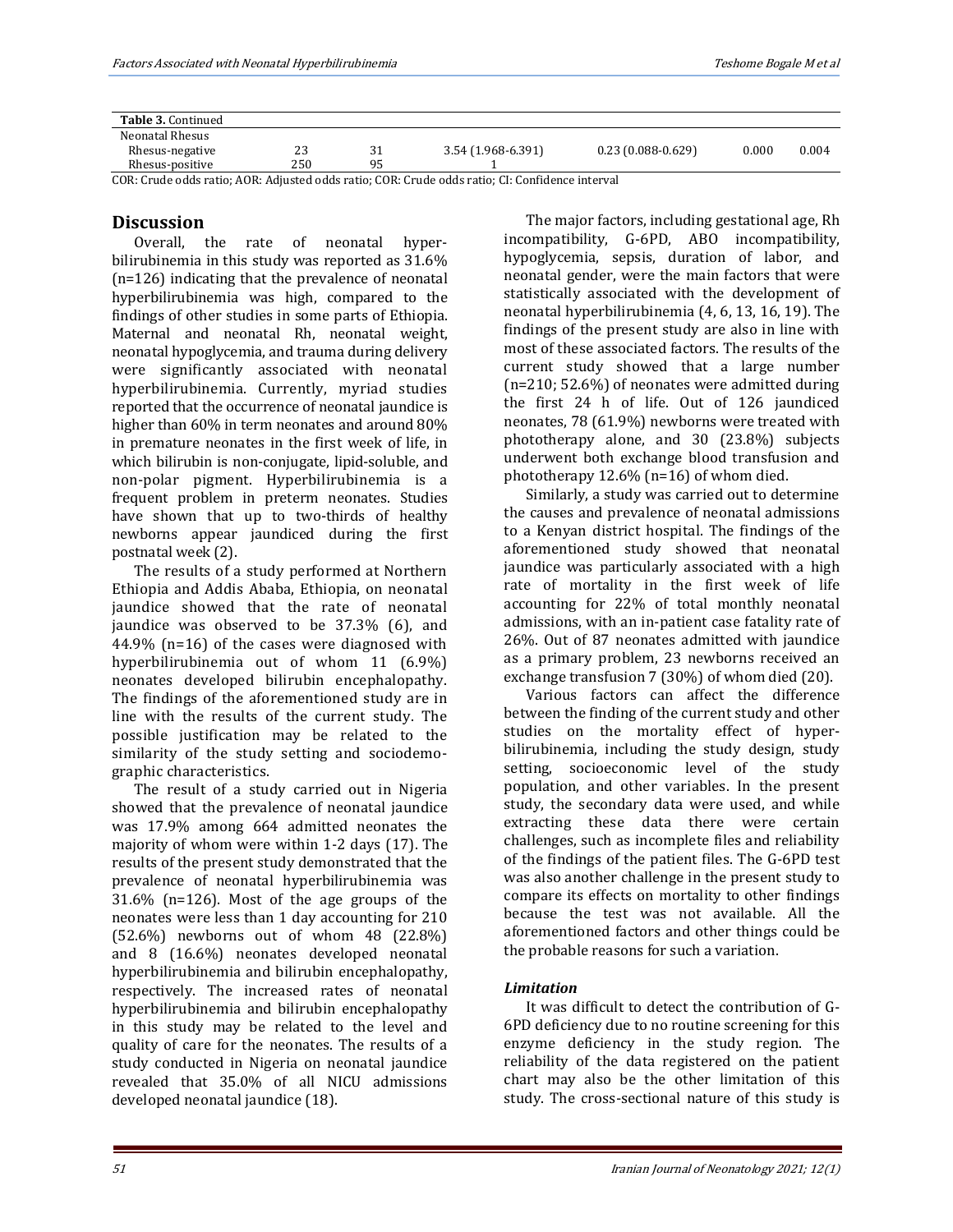also considered another limitation.

## **Conclusion**

Although the professional staff working in the pediatric angiography unit is experiencing numerous mental and psychological problems, the health system has not taken supportive measures for such personnel. System health problems, such as the shortage of male nurses and forced overtime, have worsened the situation while angiography personnel needs to leave and rest after their shifts due to environmental radiation that exists in this unit. Therefore, health authorities are recommended to take the necessary care and intervention plans to deal with such problems. Attention should also be paid to the recruitment of sufficient numbers of staff for this unit. In addition, given the importance of this unit, it is suggested to take into account the radiation rights and the staff number of leaves. The most important limitation of this study was the low number of participants; however, generalizability is not the goal of a qualitative study. It was aimed to unravel the challenges and problems of the pediatric angiography care team.

# **Acknowledgments**

The authors would like to express their gratitude to the University of Gondar, College of Medicine and Health Sciences, and referral Hospital for giving a chance to conduct this research project. The authors would also like to show appreciation to those who are working in the data office.

# **Conflicts of interest**

The authors declare that there is no conflict of interest.

# **Ethical approval and consent to participate**

Ethical clearance was obtained from the School of Nursing and Institutional Review Board of the University of Gondar. It was confirmed that based on the Declaration of Helsinki, informed consent was waived and this had been assured by the Institutional Review Board of the University of Gondar because the extracted data from the chart were secondary. The officials of the University of Gondar Comprehensive Specialized Hospital were communicated through a formal letter that was taken from the School of Nursing, and the permission for data collection was granted from the hospital. The confidentiality of the information

was maintained through not extracting personal identifiers and storing data in a password secured computer.

# **Consent for publication**

Not applicable.

# **Availability of data and materials**

The datasets used for this study are available upon reasonable request from the corresponding author.

# **Funding**

No specific fund was received for this research project.

# **Authors' contributions**

MT first designed the study, involved in data collection, carried out the analysis, interpreted the results, drafted the paper, and participated in the preparation of all versions of the manuscript. WA, DG, AW, and AT aided in the design and proposal development, checked data collection, helped during the analysis, and revised subsequent drafts of the manuscript. All the authors contributed to analyzing the data, drafting, and critically revising the paper, gave final approval of the version to be published, and agreed to be accountable for all the aspects of the study.

## **References**

- 1. Chib R, Bhandari B. Clinico-demographic profile of hyperbilirubinemia in neonates admitted to a tertiary care hospital. Int J Contempor Pediatr. 2016; 3(2):328.
- 2. American Academy of Pediatrics Subcommittee on Hyperbilirubinemia. Management of hyperbilirubinemia in the newborn infant 35 or more weeks of gestation. Pediatrics. 2004; 114(1):297-316.
- 3. American Academy of Pediatrics. Jaundice, what is jaundice? Philadelphia, PA: Elsevier Saunders; 2015.
- 4. Sharma S. Neonatal hyperbilirubinemia: hospital based study in western region, Nepal. Janapriya J Interdisciplinary Stud. 2016; 5:75-82.
- 5. Olusanya BO, Ogunlesi TA, Kumar P, Boo NY, Iskander IF, de Almeida MF, et al. Management of late-preterm and term infants with hyperbilirubinemia in resource-constrained settings. BMC Pediatr. 2015; 15(1):39.
- 6. Lake EA, Abera GB, Azeze GA, Gebeyew NA, Demissie BW. Magnitude of neonatal jaundice and its associated factor in neonatal intensive care units of Mekelle city public hospitals, Northern Ethiopia. Int J Pediatr. 2019; 2019:1054943.
- 7. Olusanya BO, Teeple S, Kassebaum NJ. The contribution of neonatal jaundice to global child mortality: findings from the GBD 2016 study.